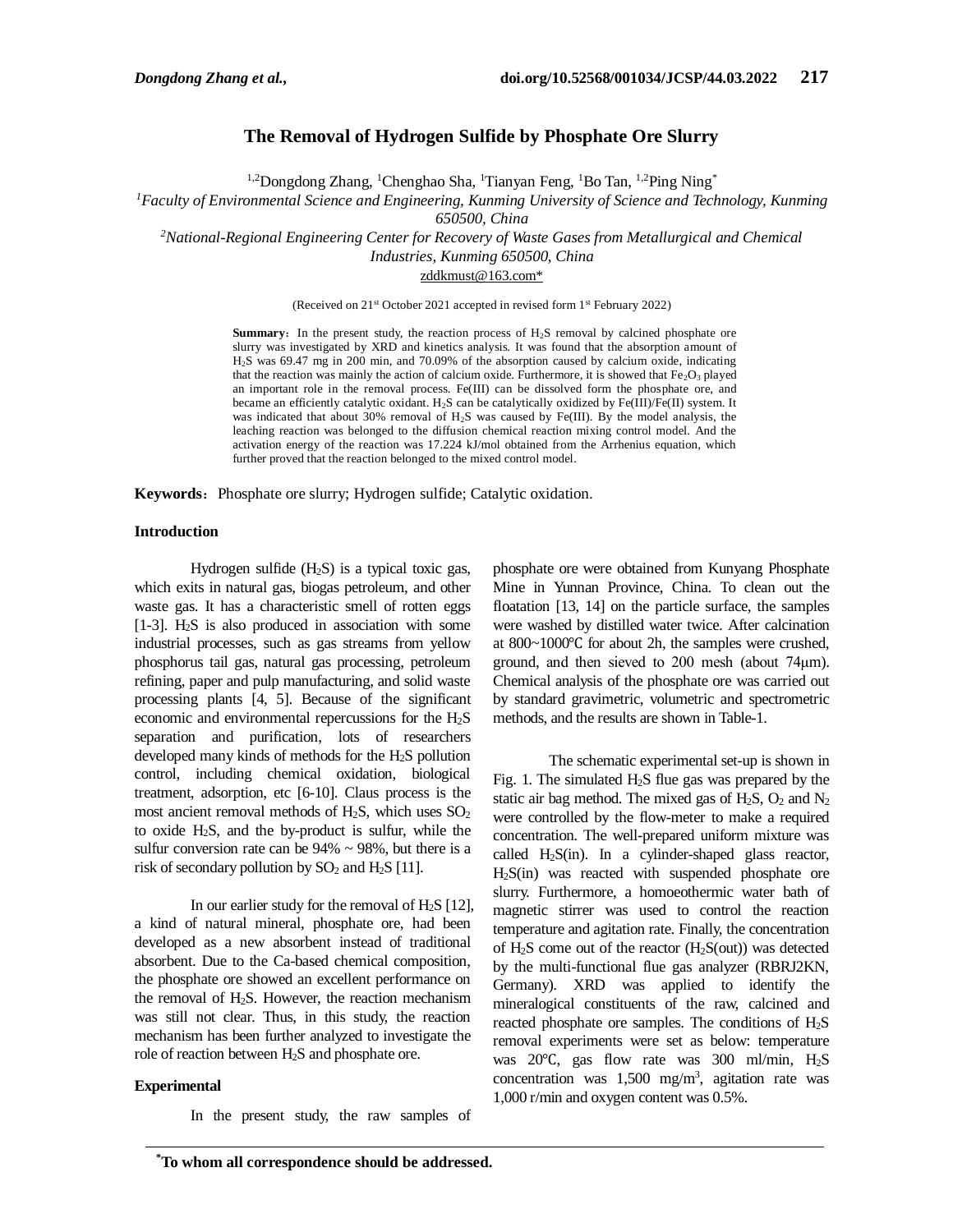

Fig 1: The schematic diagram of the experimental apparatus. 1. gas cylinder 2.mass flow meter 3.digital display instrument 4.gas mixer 5.reactor 6. homoeothermic water bath of magnetic stirrer 7. clip 8.tail gas absorption 9.u-shaped gas drying tube 10. atmosphere sampling instrument 11. flue gas analyzer



Table-1: Phosphate ore composition before and after calcinations (%).

 $A-Ca_5(PO_4)_3F$ , B-SiO<sub>2</sub>, C-CaMg(CO<sub>3</sub>)<sub>2</sub>, D-Fe<sub>2</sub>O<sub>3</sub>, E-Ca<sub>5</sub>(PO<sub>4</sub>)<sub>3</sub>(OH), F-Fe<sub>3</sub>O<sub>4</sub>, G-sulfur

Fig. 2: XRD spectra: 2-1 Raw ore, 2-2 Calcined for 60 min at 900℃ and 2-3 After reaction with H2S for 120 min.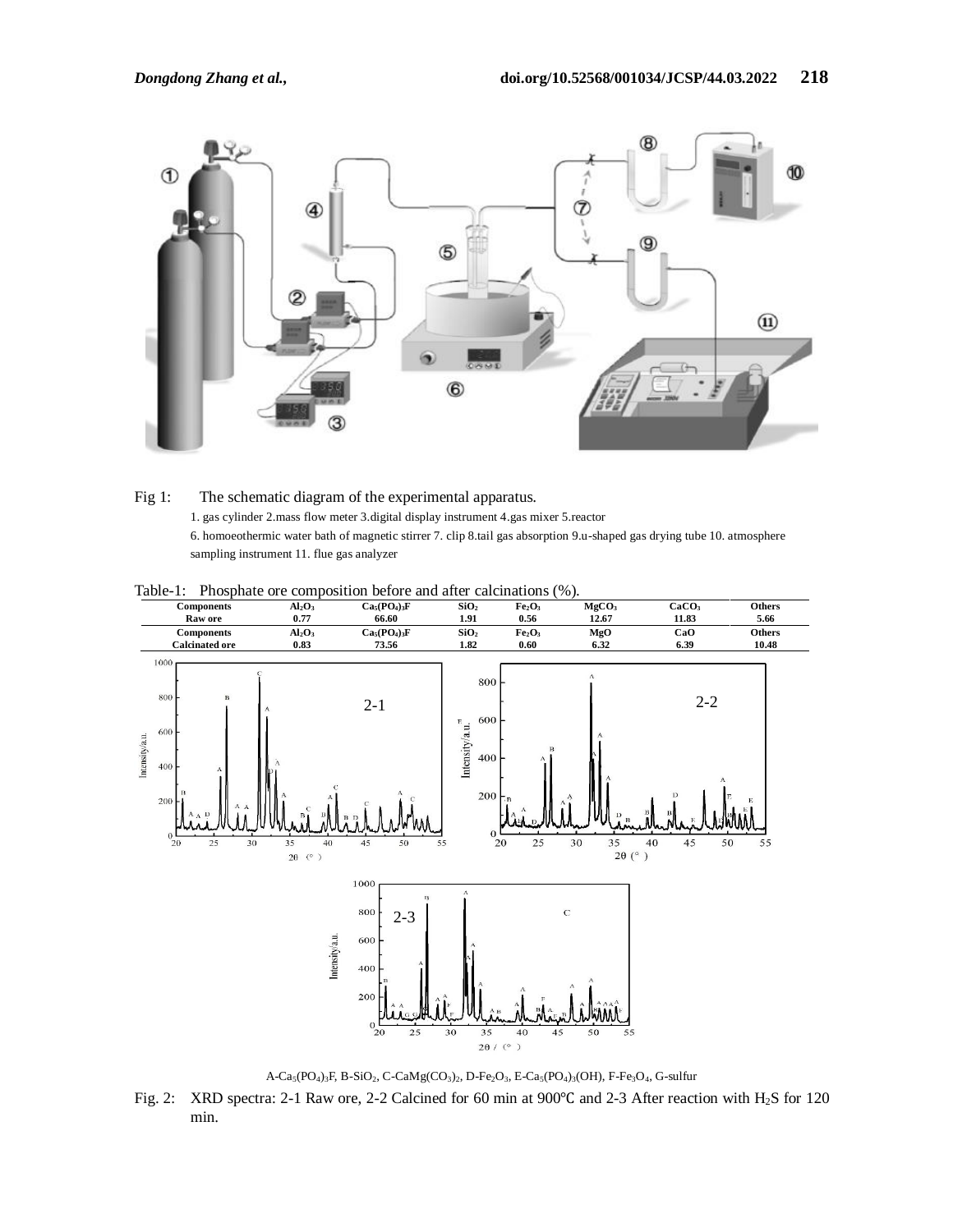## **Results and Discussion**

#### *XRD analysis*

XRD determination was used to investigate the change in chemical composition or structure occurred in samples mentioned above. It is obtained from Fig. 3 that the main minerals of the raw samples were calcite, fluorapatite and carbonate-fluorapatite. After calcination, the main minerals became to calcium oxide and fluorapatite, which agreed with Table-1. Thus, the removal of  $H<sub>2</sub>S$  by calcined phosphate ore was mainly due to the calcium oxide, the reaction process was presented as follows [17]:

$$
H_2S(g) \Leftrightarrow H_2S(l) \Leftrightarrow HS^- + H^+ \tag{1}
$$

$$
HS^{-} \Leftrightarrow S^{2-} + H^{+} \tag{2}
$$

$$
CaO + H_2O \rightarrow Ca^{2+} + 2OH^-
$$
 (3)

$$
H^+ + OH^- \to H_2O \tag{4}
$$

$$
CaO + 2H_2S \to Ca(HS)_2 + H_2O \tag{5}
$$



Fig. 3: The removal rate of  $H<sub>2</sub>S$  with the change of the reaction time.

The XRD results also showed that the main minerals of the reacted samples were fluorapatite, silica, ferroferric oxide and sulfur (Fig. 3-3). The calcium oxide disappeared after reaction is due to the calcium absorption of hydrogen sulfide in the process of reaction after dissolved in the liquid phase [18]. A redox reaction of  $H_2S$  occurred by the detection of sulfur, which was not included in the equation  $(1)-(5)$ .

## *The role of Fe2O<sup>3</sup> in the ore*

It was not only the redox reaction of  $H_2S$ , but also can be obtained from Fig. 3 that the  $H_2S$ absorb capacity of phosphate ore was 69.47mg within 200 min. Through the analysis of the components before and after reaction, the consumed mass of calcium oxide was 40.1 mg, and the mass converted to H2S was 48.69 mg by equation (5). Therefore, the removal percentage of H2S by calcium oxide was 70.09%.

By a further investigation, it was found that  $Fe<sub>2</sub>O<sub>3</sub>$  could be the key point of the H<sub>2</sub>S removal process [19]. As the results showed above, iron oxide changed to ferroferric oxide after reaction. Fe(Ⅲ) is an effective oxidant, and often used in the liquid-phase catalytic oxidation reaction[20,21]. Based on the following equation  $(6)~(8)$ , it can be conclude that  $Fe<sub>2</sub>O<sub>3</sub>$  played an important role in the removal of H2S by phosphate ore slurry.

$$
H_2S + 2Fe^{3+} \to 2Fe^{2+} + S + 2H^+ \tag{6}
$$

$$
\frac{1}{2}O_2 + H_2O + 2Fe^{2+} \rightarrow 2OH^- + 2Fe^{3+}
$$
 (7)

Overall reaction:

$$
H_2S + \frac{1}{2}O_2 \xrightarrow{Fe} H_2O + S \downarrow
$$
 (8)

## *Kinetics analysis of the reaction process*

From the view point of many researchers, the leaching performance of calcium from the ore could be attributed to the gas-liquid-solid reaction process, and the kinetic model varies with the control steps [10,22]. If the reaction interface was controlled by a chemical reaction, the relationship between the calcium leaching rate and the reaction time should be in accordance with equation (9).

$$
1 - (1 - X)^{1/3} = kt \tag{9}
$$

If the reaction was diffusion-controlled, the relationship between calcium leaching rate and time should be consistent with equation (10).

$$
1 - \frac{2}{3}X - (1 - X)^{2/3} = kt \tag{10}
$$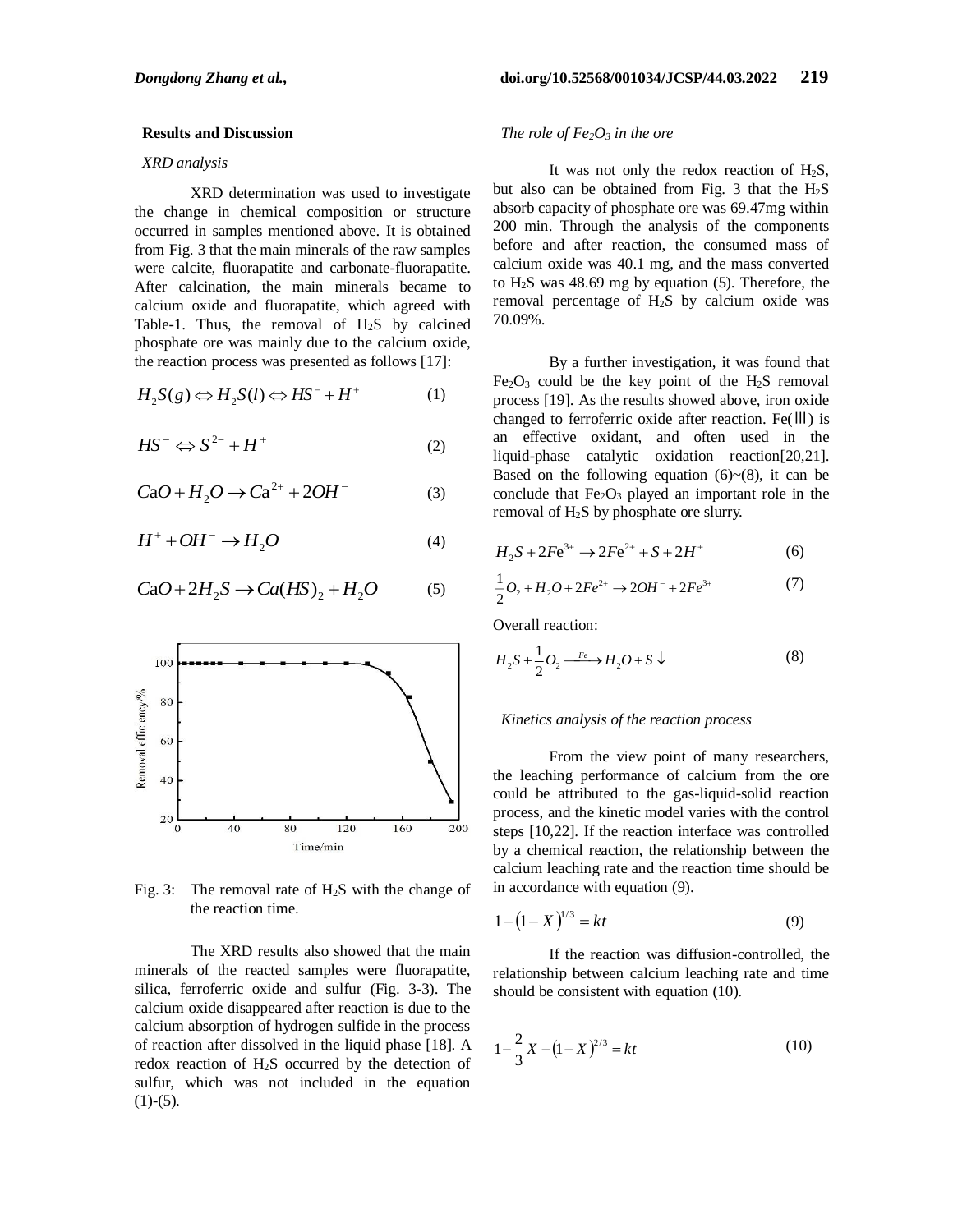| $T$ <sup><math>\circ</math></sup> C | $1-(1-X)^{1/3}=kt$ |                | $1-\frac{2}{3}X-(1-X)^{2/3}=kt$ |                | $\frac{1}{2} \ln (1-X) + [(1-X)^{(-1/3)} - 1] = kt$ |                |  |
|-------------------------------------|--------------------|----------------|---------------------------------|----------------|-----------------------------------------------------|----------------|--|
|                                     |                    | $\mathbb{R}^2$ |                                 | $\mathbb{R}^2$ |                                                     | $\mathbb{R}^2$ |  |
| 20                                  | 0.0399             | 0.8217         | 0.0028                          | 0.9462         | 0.0011                                              | 0.9555         |  |
| 30                                  | 0.0486             | 0.7801         | 0.0047                          | 0.9225         | 0.0024                                              | 0.9524         |  |
| 40                                  | 0.044              | 0.838          | 0.0029                          | 0.912          | 0.0003                                              | 0.9288         |  |
| 50                                  | 0.0433             | 0.8671         | 0.0023                          | 0.9217         | 0.0007                                              | 0.9477         |  |
| 60                                  | 0.0405             | 0.9146         | 0.0009                          | 0.9582         | $-0.0003$                                           | 0.9868         |  |

Table-2: Correlation coefficients (R2) of three kinetic models at different leaching temperature.

Li proposed a dynamic model (equation (10)) suitable for diffusion-chemical reaction mixing control based on a thorough study of the characteristics of manganese leaching rate with particle size during leaching, where k is the chemical reaction rate and X is the manganese leaching rate [23].

$$
\frac{1}{3}\ln(1-X) + \left[ (1-X)^{(-1/3)} - 1 \right] = kt \tag{11}
$$

The relationship between the leaching rate of manganese and the reaction time at different temperatures was well studied and fitted according to the three models mentioned above. The resulting constant term *k* and the linear fit ratio were shown in Table-2. The linear fitting rate of the diffusion control and chemical reaction control models was low, while the linear fit rate of the mixed control model was above 0.92, indicating that the reaction in the present study was a mixed control process. According to the equation (11), the linear relationship between different temperatures can be calculated and presented in Fig. 4, and the *k* values at different temperatures were shown in Table-3.



Fig. 4: Relationship between  $\frac{1}{3} \ln(1-X) + [(1-X)^{(-1/3)} - 1]$  $\frac{1}{2}$  ln (1 – X) +  $\frac{1}{2}$  (1 – X)<sup>(-1/3)</sup> – 1

and time.

Table-3: Value of *k* under different temperature.

| T/2C<br>v                     | w | ۰.<br>3U | -<br>11 | εo | 60 |
|-------------------------------|---|----------|---------|----|----|
| 0.55<br>A<br><b>TANA</b><br>w |   |          |         |    |    |

For most chemical reactions, the relationship between the reaction rate and temperature can be expressed by the Arrhenius equation (12) [24]. The activation energy can be obtained graphically. Take the natural logarithm of the Arrhenius equation (13), and then the activation energy of the reaction can be obtained by equation (14).

$$
k = A_0 \times e^{-\frac{E_a}{RT}}
$$
 (12)

$$
\ln k = -\frac{E_a}{R} \times \frac{1}{T} + \ln A_0 \tag{13}
$$

$$
E_a = -k \times R \tag{14}
$$

In this study, the reaction rate k at different temperatures and the corresponding lnk value was calculated by equation (14). Then the relationship between 1/T and lnk was shown in Fig. 5. Finally, the reaction activation energy was calculated to be 17.224 kJ/mol. It was found that the activation energy was 12-42 kJ/mol when the chemical reaction process was mixed control model [24]. Then, the leaching reaction in this study was further proved belonged to the diffusion-chemical reaction mixed control process.



Fig. 5: Relationship between ln*k* and 1/*T.*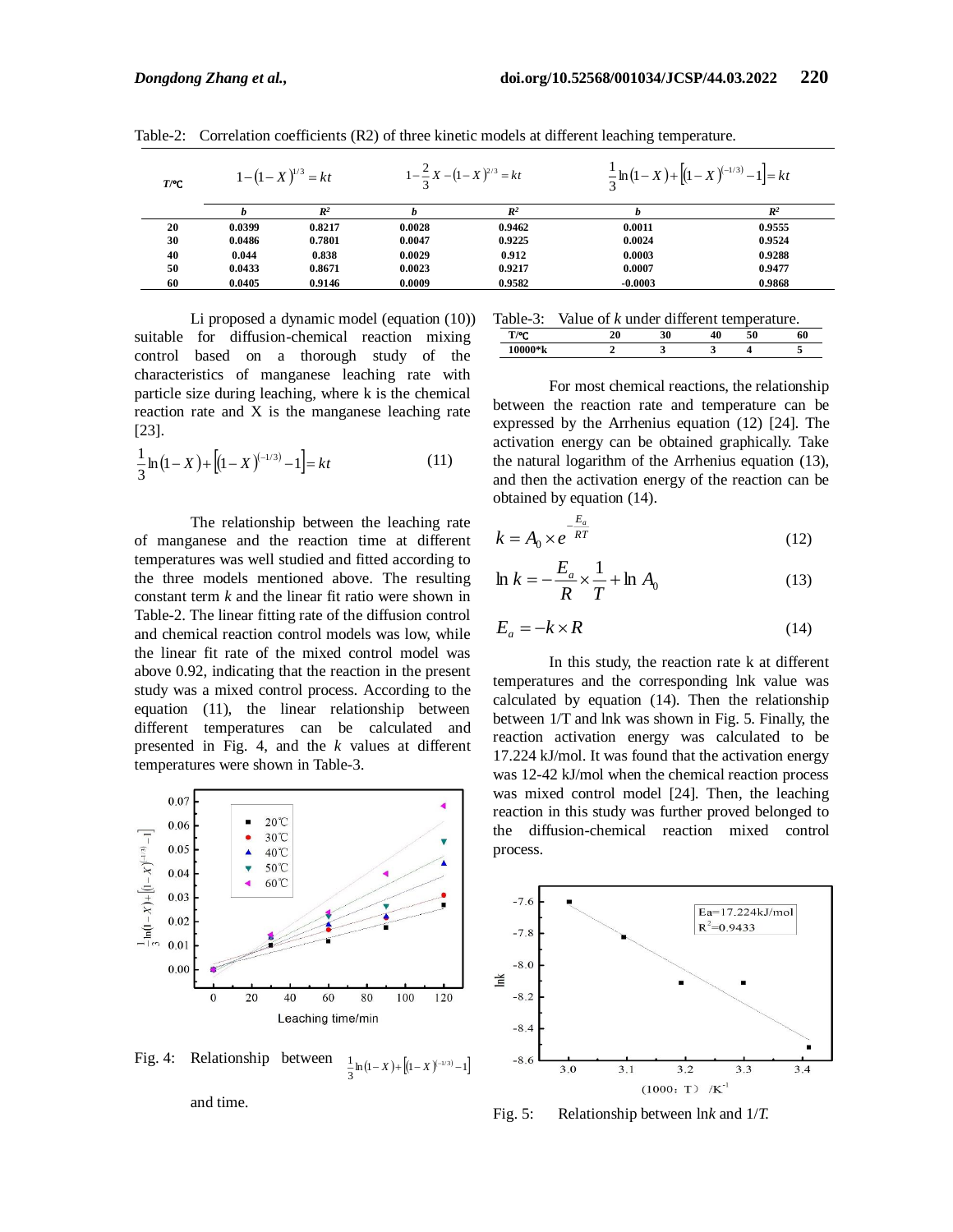# **Conclusion**

In summary, the process of  $H<sub>2</sub>S$  removal by calcined phosphate ore slurry was investigated by  $XRD$  and kinetics analysis. The total amount of  $H<sub>2</sub>S$ absorbed by the ore in 200 min was 69.47 mg. Through the analysis of the components before and after the mineral reaction, the mass of calcium oxide consumed in the reaction was 40.1 mg, and the mass converted to H2S was 48.69 mg, and the ratio of total hydrogen sulfide absorption was 70.09%, indicating that the reaction was mainly the action of calcium oxide. Furthermore,  $Fe<sub>2</sub>O<sub>3</sub>$  played an important role in the removal process because Fe(Ⅲ) was an effective oxidant, which could cause the other about 30% removal of  $H_2S$ .

Through model analysis, the leaching reaction belonged to the diffusion chemical reaction mixing control model. The rate constants were calculated by the relationship between the model equations and time at different temperatures. The activation energy of the reaction was 17.224 kJ/mol obtained from the Arrhenius equation, which further proved that the reaction belonged to the mixed control model.

# **Acknowledgements**

This work was funded by Natural Science Foundation of China (21966017), National Key Research and Development Program of China (2018YFC 1801703), and the Fund for Testing and Analyzing of Kunming University of Science and Technology (2018T20120053, 2017M20152107024, 2017M20162107024), P. R. China.

# **References**

- 1. A.G. Georgiadis, N.D. Charisiou, I V. Yentekakis and M.A. Goula, Hydrogen Sulfide (H<sub>2</sub>S) Removal via MOFs, *Materials*, **13**, 3640 (2020).
- 2. A.G. Georgiadis, N.D. Charisiou and M.A. Goula, Removal of Hydrogen Sulfide From Various Industrial Gases: A Review of The Most Promising Adsorbing Materials, *Catalysts*, **10**, 521 (2020).
- 3. A. Shanmugasundaram, D.C. Nguyen, Y.J. Jeong, T.F. Hou, D.S. Kim, D. Kim, Y.B. Kim and D.W. Lee, Hierarchical Nanohybrids of B- and N-codoped graphene/mesoporous NiO Nanodisks: An Exciting New Material for Selective Sensing of H<sub>2</sub>S at Near Ambient Temperature, *J. Mater. Chem. A.*, **7**, 9263 (2019).
- 4. A. Raj, S. Ibrahim and A. Jagannath, Combustion Kinetics of H2S and Other Sulfurous Species with Relevance to Industrial Processes, *Prog. Energ. Combust. Sci.*, **80**, 100848 (2020).
- 5. G.I. Siakavelas, A.G. Georgiadis, N.D. Charisiou, I V. Yentekakis and M.A. Goula, Cost-Effective Adsorption of Oxidative Coupling-Derived Ethylene Using a Molecular Sieve, *Chem. Eng. Technol.,* 44, 2041 (2021).
- 6. M.S. Shah, M. Tsapatsis and J.I. Siepmann, Hydrogen Sulfide Capture: From Absorption in Polar Liquids to Oxide, Zeolite, and Metal-Organic Framework Adsorbents and Membranes, *Chem. Rev.*, **117**, 9755 (2017).
- 7. M. Khabazipour and M. Anbia, Removal of Hydrogen Sulfide from Gas Streams Using Porous Materials: A Review, *Ind. Eng. Chem. Res.*, **58**, 22133 (2019).
- 8. J. Wang, J. Guo, R. Parnas and B. Liang, Calcium-based regenerable sorbents for high temperature H2S removal, *Fuel*, **154**, 17 (2015).
- 9. Y.P. Hu, S.M. Wu, Y.J. Li, J.L. Zhao and S.J. Lu,  $H<sub>2</sub>S$  removal performance of Ca<sub>3</sub>Al<sub>2</sub>O<sub>6</sub>-stabilized carbide slag from  $CO<sub>2</sub>$  capture cycles using calcium looping, *Fuel Proc. Technol.*, **218**, 106854 (2021).
- 10. A.G. Georgiadis, N.D. Charisiou, S. Gaber, K. Polychronopoulou, I.V. Yentekakis and M.A. Goula, Adsorption of Hydrogen Sulfide at Low Temperatures Using an Industrial Molecular Sieve: An Experimental and Theoretical Study, *ACS Omega*, **6**, 14774 (2021).
- 11. A.D. Wiheeb, I.K. Shamsudin, M.A. Ahmad and M.N. Murat, Present Technologies for Hydrogen Sulfide Removal from Gaseous Mixtures, *Rev. Chem. Eng.*, **29**, 449 (2013).
- 12. S.L. Li, P. Ning, D.D. Zhang, Q. Wu, J.M. Zhang, Removal of Hydrogen Sulfide by Calcined Phosphate ore Slurry, *J. Kunming Univer. Sci. Technol. (Nat. Sci. Ed.),* **42**, 105 (2017).
- 13. Z.Q. Huang, S.Y. Zhang, H.L. Wang, R.K. Liu, C. Cheng, Z.W. Liu, Z.Q. Guo, X.Y. Yu, G.C. He, G.H. Ai and E. Fu, "Umbrella" Structure Trisiloxane Surfactant: Synthesis and Application for Reverse Flotation of Phosphorite Ore in Phosphate Fertilizer Production, *J. Agri. Food Chem.*, **68**, 11114 (2020).
- 14. S.Y. Zhang, Z.Q. Huang, H.L. Wang, R.K. Liu, C. Cheng, Z.Q. Guo, X.Y. Yu, G.C. He and W. Fu, Separation of Wolframite Ore by Froth Flotation Using A Novel "crab" Structure Sebacoyl Hydroxamic Acid Collector Without Pb(NO<sub>3</sub>)<sub>2</sub> Activation, *Powd. Technol.*, **389**, 96 (2021).
- 15. A.K. Ozer, M.S. Gülaboglu and S. Bayrakeken,